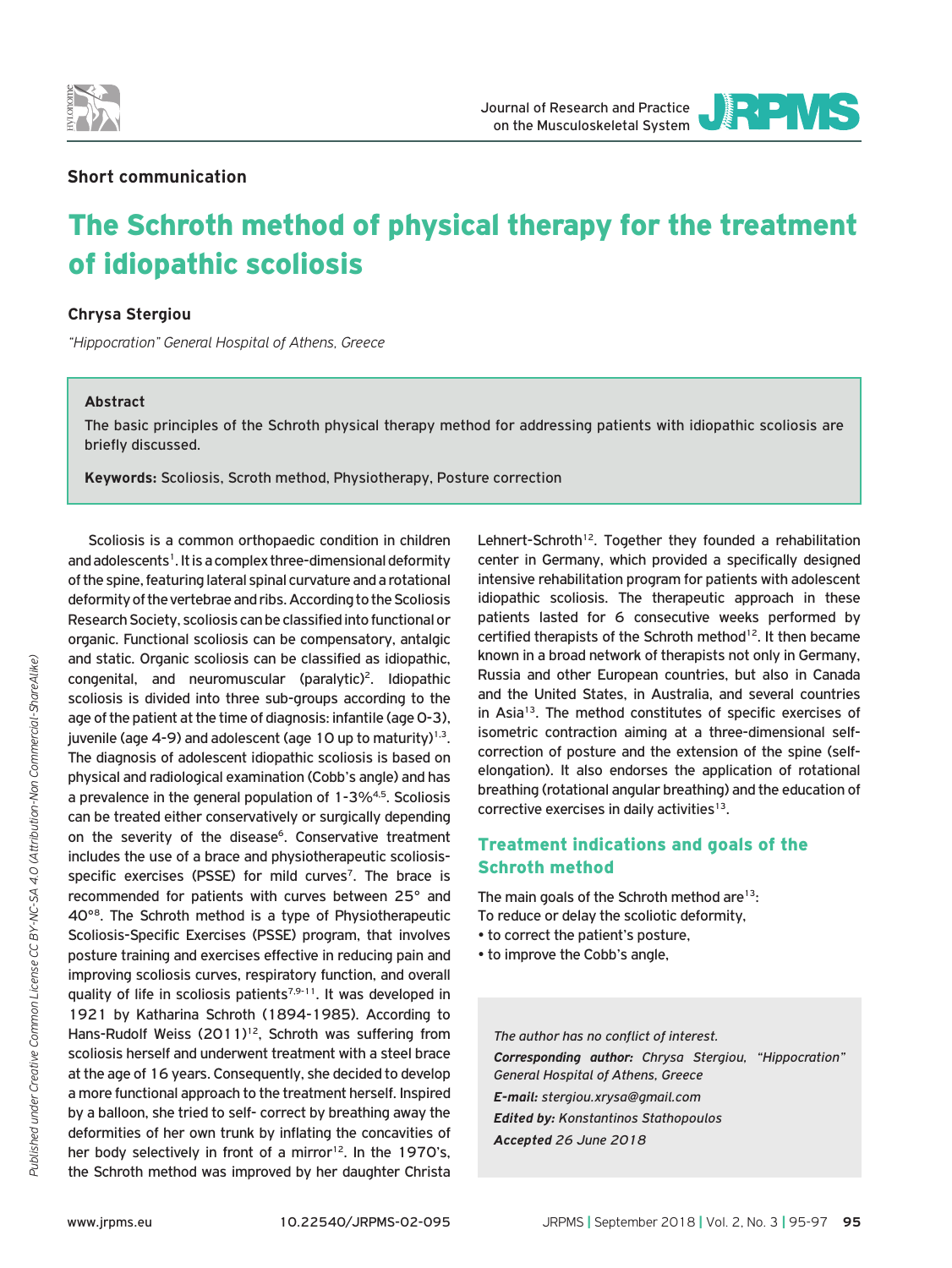- to reduce or to eliminate the pain (if any),
- to improve cardiopulmonary function,
- to avoid the application of bracing in small curves,
- to avoid surgery,
- to train the patient about the corrective postures in daily life,
- to encourage the patient to perform an exercise program alone at home.

## Classification system of the Schroth method

It consists of a classification of the body called "Blocks Body". These are:

**H = Hip pelvic block**, which refers to the lower limbs and the lower lumbar spine,

**L = Lumbar block**, which extends from the lumbar spine to the inferior vertebra of the thoracic spine,

**T = Thoracic block**, located between the shoulder block and lumbar block of the thoracic curve,

 $S =$  Shoulder block, which includes the chest area<sup>13</sup>.

### Principles of correction method Schroth

In the Schroth method there are pelvic corrections that are assumed prior to the execution of exercises that constitute the main principles of correction. These can ensure us that the pelvis is well aligned with the trunk. Particularly, the principles of pelvic correction are: Three- dimensional selfcorrecting attitude of scoliosis (3D self-correction), (Self) elongation of the spine, rotational angular breathing (RAB) and stabilization<sup>13</sup>.

Exercises include:

The Schroth "**50 x Pezziball**" exercise where the patient sits on a Swiss-ball in front of a mirror and performs active 3D auto self- correction using the wall bar, (which mainly activates core muscles, helps to correct the distortion, since strengthens core muscles),

The **Schroth prone exercise** with activation of the iliopsoas muscle (right hip flexion),

The exercise "**Sail**" (which helps to stretch the thoracic cavity, very good performance - effective dilation of the thoracic muscles),

The exercise **Muscle-cylinder** (this exercise can correct the lumbar curve against gravity) $13$ .

The exercises of method Schroth are considered to greatly contribute to the management of adolescent idiopathic skoliosis<sup>14</sup>. Schreiber et al (2014)<sup>15</sup>, state that the exercises of Schroth method can be helpful in arresting the progression of adolescent idiopathic scoliosis and reducing Cobb's angle<sup>16</sup>, while other authors emphasize the utility of the exercises of the Schroth method at reducing pain and improving quality of life<sup>17,18</sup>. Schreiber et al  $(2016)^{14}$ , reported decreases of the Cobb's angle (up to 5°), as long as the treatment lasts for 6 months with intensive home monitoring. Schreiber et al (2015)<sup>8</sup>, previously showed that the Schroth method improved muscle strength, pain and posture. This study involved fifty patients in two groups. In one group, the patients applied only a brace without performing exercise, while in the second group, the patients combined the brace with exercises and had better results in terms of improved pain, self-image and back muscle endurance<sup>8</sup>.

A recent study by Lebel et al (2016)<sup>16</sup>, reported that the Schroth method improved the quality of life of scoliotic patients, because of reducing pain and improving cardiorespiratory function. According to another study by Wibmer et al  $(2016)^{19}$ , patients with scoliosis using a 3D game were able to correct their posture, while recording the quality and frequency of the Schroth exercises performed. Wibmer et al (2016)<sup>19</sup>, reported that the exercises of the Schroth method were helpful in order to strengthen the muscles of the trunk and thus stabilize the spine in daily activities<sup>12</sup>. Similarly, according to Kuru et al  $(2016)^{20}$ , the exercises of the Schroth method are very effective in order to threat the adolescence idiopathic scoliosis.

In conclusion idiopathic scoliosis is a major health problem and once the disease is recognised, effective treatment should be instituted to address the deformity and prevention of its long-term sequelae. The original concept of Katharina Schroth is a useful PSSE programme which can improve the Cobb's angle, relieve or eliminate pain, correct the patient's posture and improve cardiopulmonary function.

### *References*

- 1. Choudhry MC, Ahmad Z, Verma R. Adolescent Idiopathic Scoliosis. The Open Orthopaedics Journal 2016; 10:143-154.
- 2. Kotzαiliαs DA. "Scoliosis": Physiotherapy in diseases of the musculoskeletal system, University Studio Press, Thessaloniki 2011; 60-66.
- 3. Yaman O, Dalbayrak S. Idiopathic Scoliosis. Turk Neurosurg 2014; 646-657.
- 4. Théroux J, Stomski N, Hodgetts CJ, Ballard A, Khadra C, May SL, Labelle H. Prevalence of low back pain in adolescents with idiopathic scoliosis: a systematic review. Chiropractic & Manual Therapies 2017; 25:10
- 5. Luo HJ, Lin SX, Wu SK, Tsai MW, Lee SJ. Comparison of segmental spinal movement control in adolescents with and without idiopathic scoliosis using modified pressure biofeedback unit. PLoS ONE 2017; 12(7): e0181915.
- 6. Weiss HR, Moramarco MM, Borysov M, Ng SY, Lee SG, Nan X, Moramarco K.A. Postural Rehabilitation for Adolescent Idiopathic Scoliosis during Growth. Asian Spine J 2016; 10(3):570-581.
- 7. Bettany-Saltikov J, Parent E, Romano M, Villagrasa M, Negrini S. Physiotherapeutic scoliosis-specific exercises for adolescents with idiopathic scoliosis. Eur J Phys Rehabil Med 2014; 50(1):111-21.
- 8. Schreiber S, Parent EC, Moez EK, Hedden DM, Hill D, Moreau MJ, Lou E, Watkins EM, Southon SC. The effect of Schroth exercises added to the standard of care on the quality of life and muscle endurance in adolescents with idiopathic scoliosis - an assessor and statistician blinded randomized controlled trial: "SOSORT 2015 Award Winner". Scoliosis 2015; 10:24.
- 9. Marti CL, Glassman SD, Knott PT, Carreon LY, Hresko MT. Scoliosis Research Society members attitudes towards physical therapy and physiotherapeutic scoliosis specific exercises for adolescent idiopathic scoliosis. Scoliosis 2015; 10:16.
- 10. Lehnert-Schroth C. Introduction to the three-dimensional